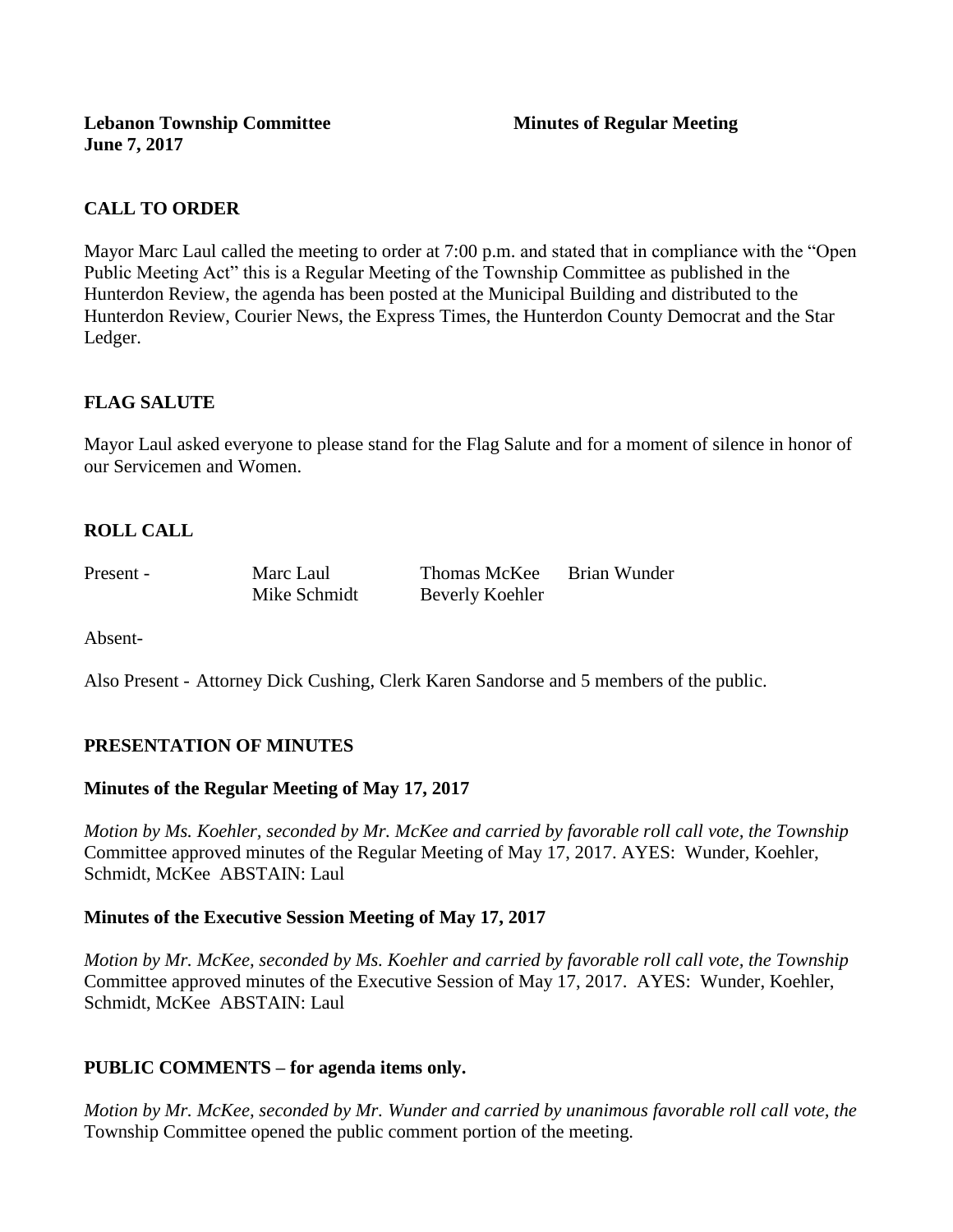LTCM 06/07/2017 Page 2 of 16

There were no comments from the public

*Motion by Mr. Wunder, seconded by Ms. Koehler and carried by unanimous favorable roll call vote, the* Township Committee closed the public comment portion of the meeting.

### **Mr. Stan Prater - JCP & L**

Mr. Prater informed the Committee that JCP  $&$  L is now offering a new LED lighting program. The program was approved by the Board of Public Utilities and it is in JCP & L's tariff. Mr. Prater stated that the LED Program has a few different wattages that can be offered. The Township can save money by replacing the old mercury vapor lights with the LED lights or the high wattage lights. Mr. Prater stated that the LED lights are more efficient so they will not need to be replaced as often. The LED is a different type of light and is more directional. Mr. Prater noted that JCP & L will be replacing lights in groups of 12 or more. Ms. Koehler asked if there is a town that the Committee can visit to see what the lights look like. Mr. Prater said that there is no pilot town at this time but he will inform the Committee once there is one. Mr. Prater informed the Committee that he will be happy to meet with them to provide more details and to review the Township's inventory.

Mayor Laul asked if JCP & L is taking another look at the Ash Trees due to the Emerald Ash Borer being present in the Township. Mr. Prater said that if the Ash trees are within JCP & L's purview for trimming, JCP & L will be removing them. Mr. Prater stated that if the tree is within their trim zone, they will take it down to a certain point. If there are boarder line issues, right outside of the trim zone, JCP & L will work with the Township. Mr. Prater noted that if the DPW identifies problem trees, JCP & L will address them during the next trim cycle, unless there is an imminent danger. Mr. Prater informed the Committee that trim cycles run every four years and the Township's cycle was held last year.

Mr. Laurie Hoffman informed Mr. Prater that trees were removed by the high tension wires on Buffalo Hollow Road and now rocks and dirt keep sliding down and off the hill. Mr. Prater said that he will have Forestry look at it.

### **PROCLAMATIONS**

### **Eagle Scout Christian Meyer**

*Motion by Mr. Schmidt, seconded by Ms. Koehler and carried by unanimous favorable roll call vote, the* Township Committee approved the below written Proclamations.

#### **TO CHRISTIAN MEYER FOR RECEIVING THE EAGLE SCOUT AWARD**

WHEREAS, the conferring of an Eagle Scout is one of the highest awards that can be bestowed upon a Boy Scout; and

WHEREAS, such award is an earned award in that the recipient must perform and successfully complete and pass the rigid requirements exacted to achieve an Eagle Scout Award; and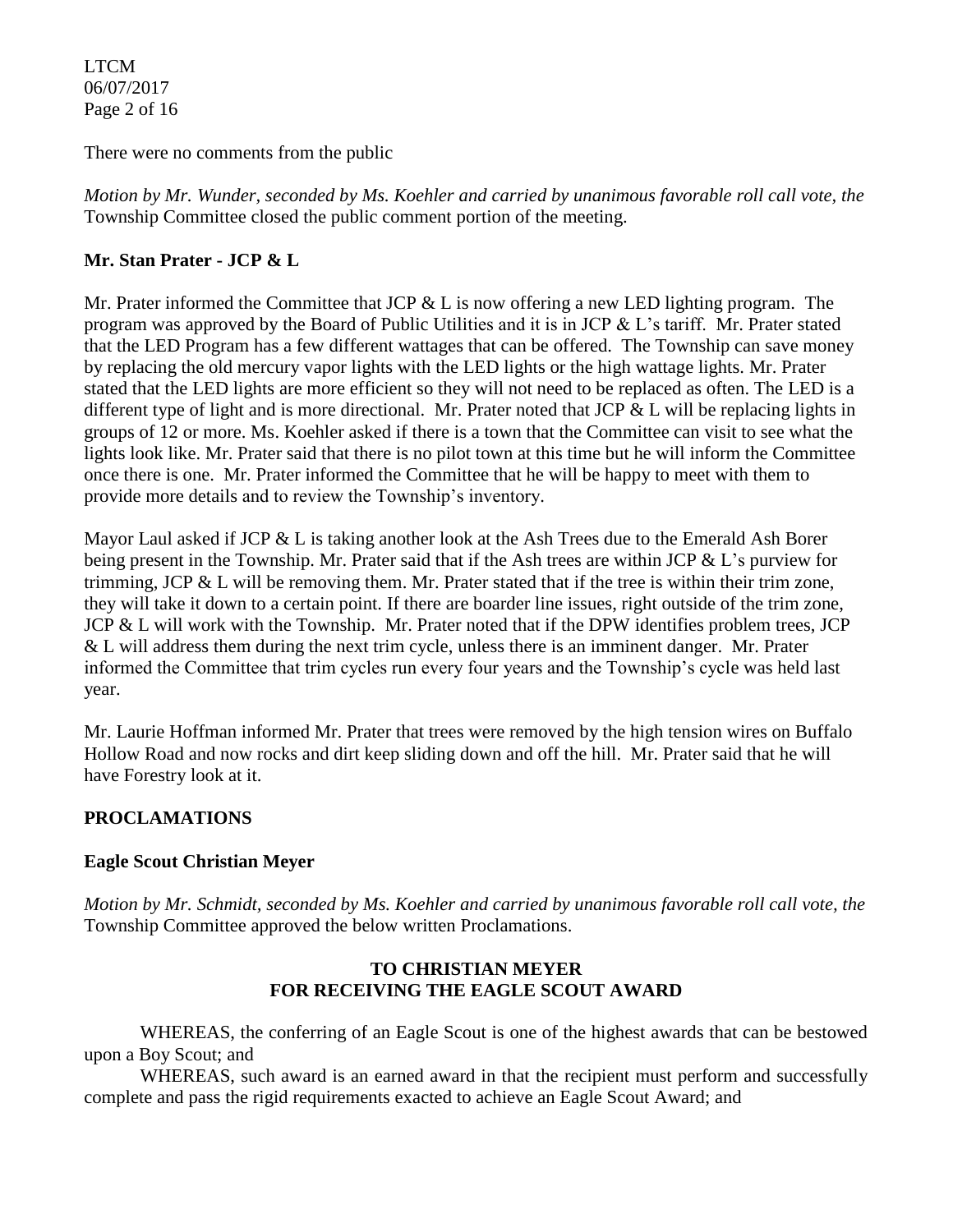LTCM 06/07/2017 Page 3 of 16

WHEREAS, Christian Meyer, Boy Scouts of America, Troop 92, attained the designation of "Eagle Scout"; and

WHEREAS, Christian Meyer is to be commended for his Eagle Scout Service Project, which involved the design and creation of an aromatherapy garden at the Hunterdon Medical Center; and

WHEREAS, thanks to Christian's efforts the patients and the staff, at the Medical Center, will have a place to visit that will offer tranquility and relaxation; and

WHEREAS, Christian Meyer will be honored and receive his award at an Eagle Court of Honor Recognition Ceremony on June 10, 2017; and

WHEREAS, the Lebanon Township Committee wishes to recognize this noteworthy achievement of Christian Meyer.

NOW, THEREFORE, BE IT RESOLVED that the Mayor and Township Committee of the Township of Lebanon hereby extend their congratulations to Eagle Scout, Christian Meyer for having an Eagle Scout Award conferred upon him by the Boy Scouts of America.

#### **Eagle Scout James Weber**

#### **TO JAMES WEBER FOR RECEIVING THE EAGLE SCOUT AWARD**

WHEREAS, the conferring of an Eagle Scout is one of the highest awards that can be bestowed upon a Boy Scout; and

WHEREAS, such award is an earned award in that the recipient must perform and successfully complete and pass the rigid requirements exacted to achieve an Eagle Scout Award; and

WHEREAS, James Weber, Boy Scouts of America, Troop 92, attained the designation of "Eagle Scout"; and

WHEREAS, James Weber is to be commended for his Eagle Scout Service Project, which involved the design and construction of 27 raised garden beds for The Good Earth Garden, a community garden, at the St. John Neumann Church; and

WHEREAS, due to James' efforts, the community will benefit from the garden by learning how to grow their own vegetables and the local food pantries will be supplied with fresh produce during the summer months for their clients; and

WHEREAS, James Weber will be honored and receive his award at an Eagle Court of Honor Recognition Ceremony on June 10, 2017; and

WHEREAS, the Lebanon Township Committee wishes to recognize this noteworthy achievement of James Weber.

NOW, THEREFORE, BE IT RESOLVED that the Mayor and Township Committee of the Township of Lebanon hereby extend their congratulations to Eagle Scout, James Weber for having an Eagle Scout Award conferred upon him by the Boy Scouts of America.

#### **Relay for Life of Hunterdon County**

*Motion by Ms. Koehler, seconded by Mr. Wunder and carried by unanimous favorable roll call vote, the* Township Committee approved the below written Proclamation.

### **TOWNSHIP OF LEBANON COUNTY OF HUNTERDON**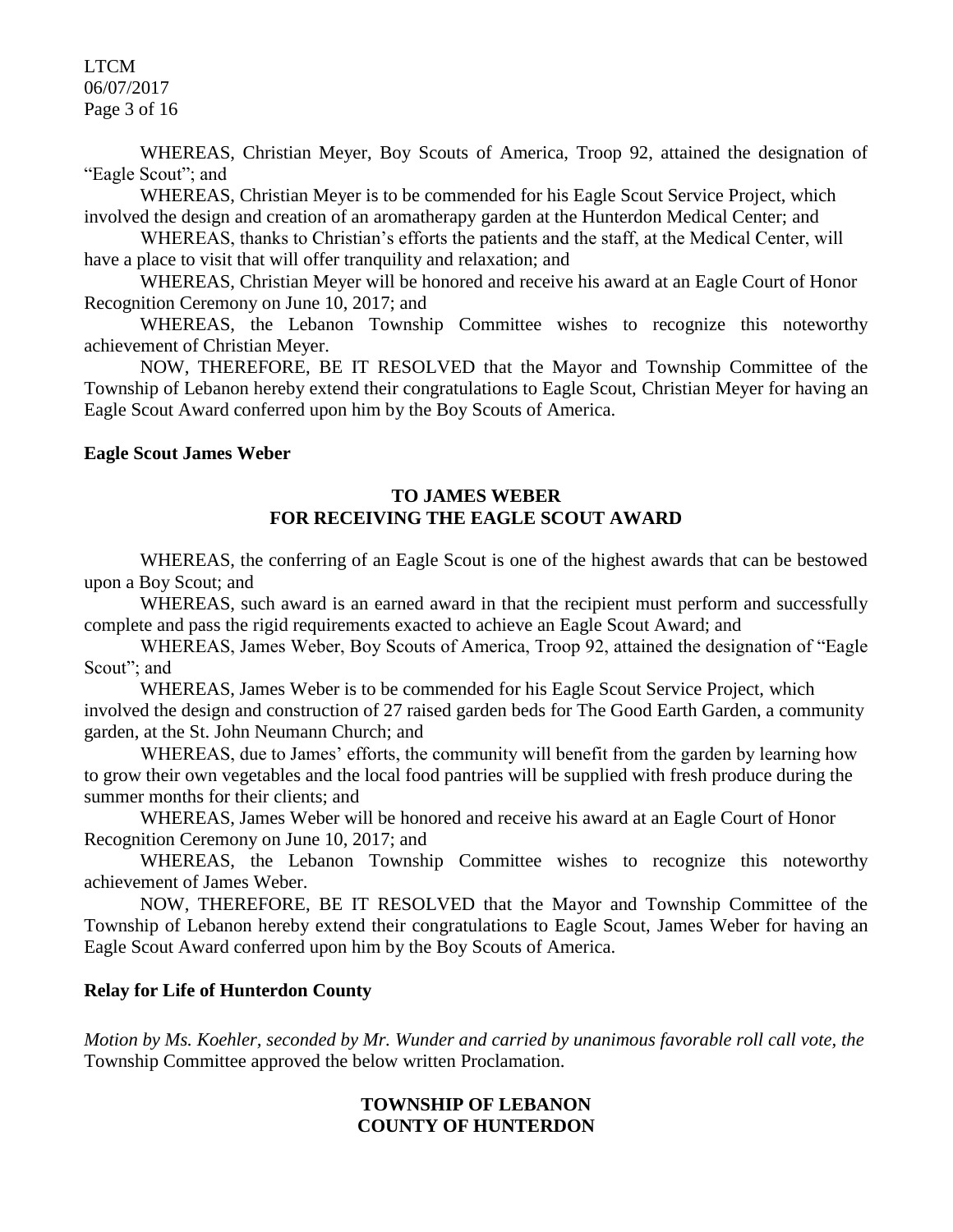#### **STATE OF NEW JERSEY PROCLAMATION RELAY FOR LIFE OF HUNTERDON American Cancer Society Relay For Life Proclamation for Hunterdon County**

WHEREAS, the Relay For Life Program is the signature activity of the American Cancer Society and celebrates cancer survivors and caregivers, remembers loved ones lost to the disease, and empowers individuals and communities to fight back against cancer; and

WHEREAS, money raised during Relay For Life of Hunterdon County supports the American Cancer Society's mission of saving lives by helping people stay well and get well, by finding cures, and by fighting back; and

WHEREAS, Relay For Life events helped fund more than \$150 million in cancer research last year; NOW, THEREFORE, BE IT RESOLVED, that the Township Committee of the Township of Lebanon does hereby proclaim June  $16^{th}$  and  $17^{th}$  of 2017 as,

# "RELAY FOR LIFE OF HUNTERDON COUNTY DAYS"

in OUR COMMUNITY and encourage citizens to help finish the fight against cancer by participating in the Relay For Life event at the Hunterdon County Fairgrounds on June  $16<sup>th</sup>$  and  $17<sup>th</sup>$  of 2017.

### **ORDINANCE**

### **Introduction**

*Motion by Mr. Wunder, seconded by Mr. Schmidt and carried by unanimous favorable roll call vote, the* Township Committee approved Ordinance 2017-03 on first reading as entitled below.

### TOWNSHIP OF LEBANON COUNTY OF HUNTERDON ORDINANCE NO. 2017-03 AN ORDINANCE AMENDING AND SUPPLEMENTING CHAPTER 125, ARTICLE II CONCERNING THE LICENSING OF KENNELS OF THE CODE OF THE TOWNSHIP OF LEBANON

### **Public Hearing to be held on June 21, 2017**

### **RESOLUTIONS**

### **Resolution No. 56-2017 – Certification of the 2016 Annual Audit**

*Motion by Mr. Wunder, seconded by Ms. Koehler and carried by unanimous favorable roll call vote, the* Township Committee approved Resolution No. 56 -2017 as written below.

#### **TOWNSHIP OF LEBANON COUNTY OF HUNTERDON**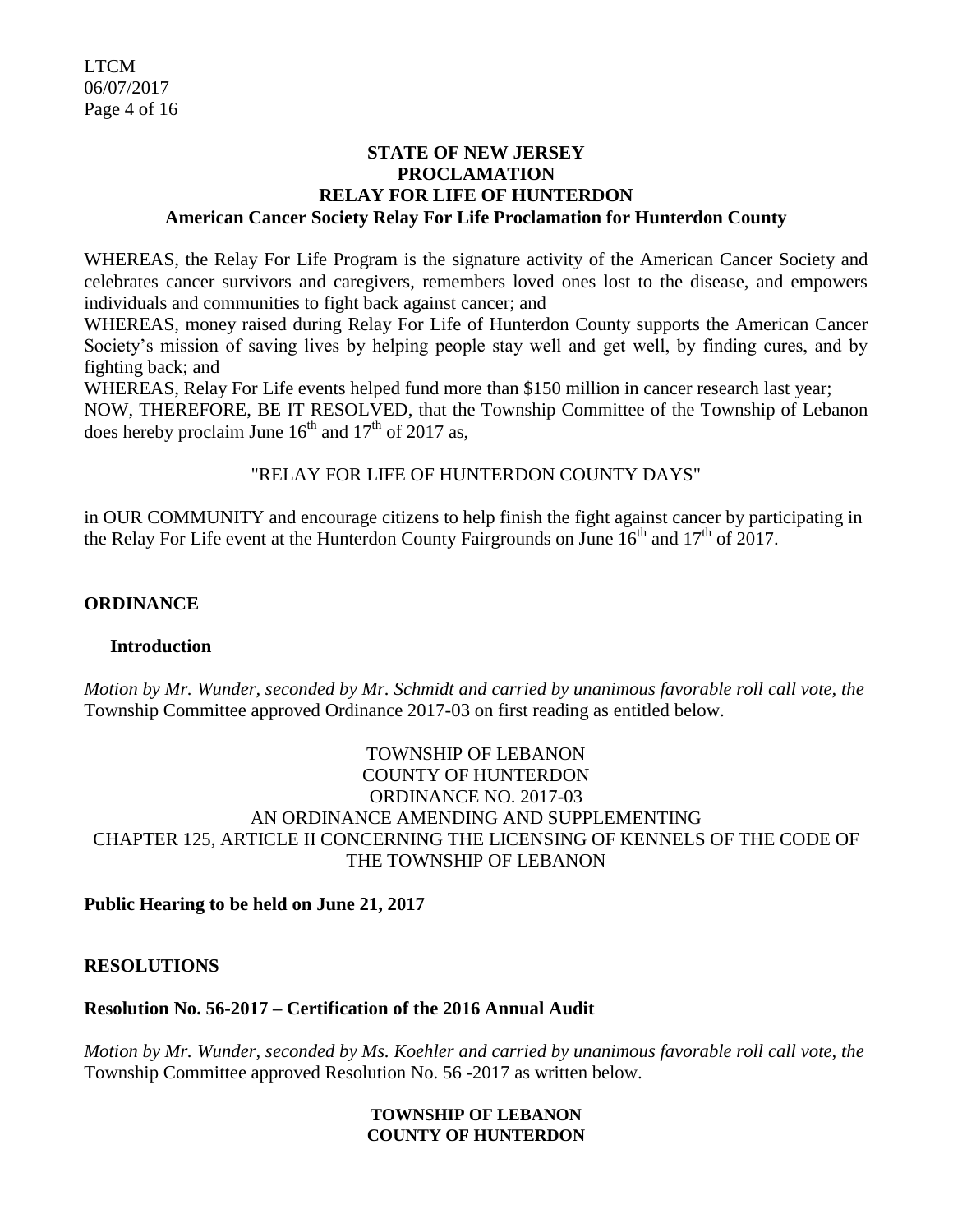LTCM 06/07/2017 Page 5 of 16

#### **STATE OF NEW JERSEY RESOLUTION NO. 56-2017 GOVERNING BODY CERTIFICATION OF THE ANNUAL AUDIT**

WHEREAS, N.J.S.A. 40A:5-4 requires the governing body of every local unit to have made an annual audit of its books, accounts and financial transactions, and

WHEREAS, the Annual Report of Audit for the year 2016 has been filed by a Registered Municipal Accountant with the Municipal Clerk pursuant to N.J.S.A. 40A:5-6, and a copy has been received by each member of the governing body; and,

WHEREAS, R.S. 52:27BB-34 authorizes the Local Finance Board of the State of New Jersey to prescribe reports pertaining to the local fiscal affairs; and,

WHEREAS, the Local Finance Board has promulgated N.J.A.C. 5:30-6.5, a regulation requiring that the governing body of each municipality shall by resolution certify to the Local Finance Board of the State of New Jersey that all members of the governing body have reviewed, as a minimum, the sections of the annual audit entitled "Comments and Recommendations, and,

WHEREAS, the members of the governing body have personally reviewed as a minimum the Annual Report of Audit, and specifically the sections of the Annual Audit entitled "Comments and Recommendations, as evidenced by the group affidavit form of the governing body attached hereto; and,

cWHEREAS, such resolution of certification shall be adopted by the Governing Body no later than forty-five days after the receipt of the annual audit, pursuant to N.J.A.C. 5:30-6.5; and,

WHEREAS, all members of the governing body have received and have familiarized themselves with, at least, the minimum requirements of the Local Finance Board of the State of New Jersey, as stated aforesaid and have subscribed to the affidavit, as provided by the Local Finance Board, and

WHEREAS, failure to comply with the regulations of the Local Finance Board of the State of New Jersey may subject the members of the local governing body to the penalty provisions of R.S. 52:27BB-52, to wit:

R.S. 52:27BB-52: A local officer or member of a local governing body who, after a date fixed for compliance, fails or refuses to obey an order of the director (Director of Local Government Services), under the provisions of this Article, shall be guilty of a misdemeanor and, upon conviction, may be fined not more than one thousand dollars (\$1,000.00) or imprisoned for not more than one year, or both, in addition shall forfeit his office.

NOW, THEREFORE BE IT RESOLVED, That the Township Committee of the Township of Lebanon, hereby states that it has complied with N.J.A.C. 5:30-6.5 and does hereby submit a certified copy of this resolution and the required affidavit to said Board to show evidence of said compliance.

#### **Resolution No. 57-2017 – Agreement for Animal Control Services**

*Motion by Mr. McKee, seconded by Mr. Wunder and carried by unanimous favorable roll call vote, the* Township Committee approved Resolution No. 57-2017 as written below. The contract will run from July 1, 2017 through December 31, 2018, subject to the Township Attorney's findings, on the permitted length of the contract, as provided by law.

### **TOWNSHIP OF LEBANON HUNTERDON COUNTY, NEW JERSEY RESOLUTION NO. 57-2017 RESOLUTION AUTHORIZING THE MAYOR AND CLERK TO EXECUTE A AN AGREEMENT FOR ANIMAL CONTROL SERVICES**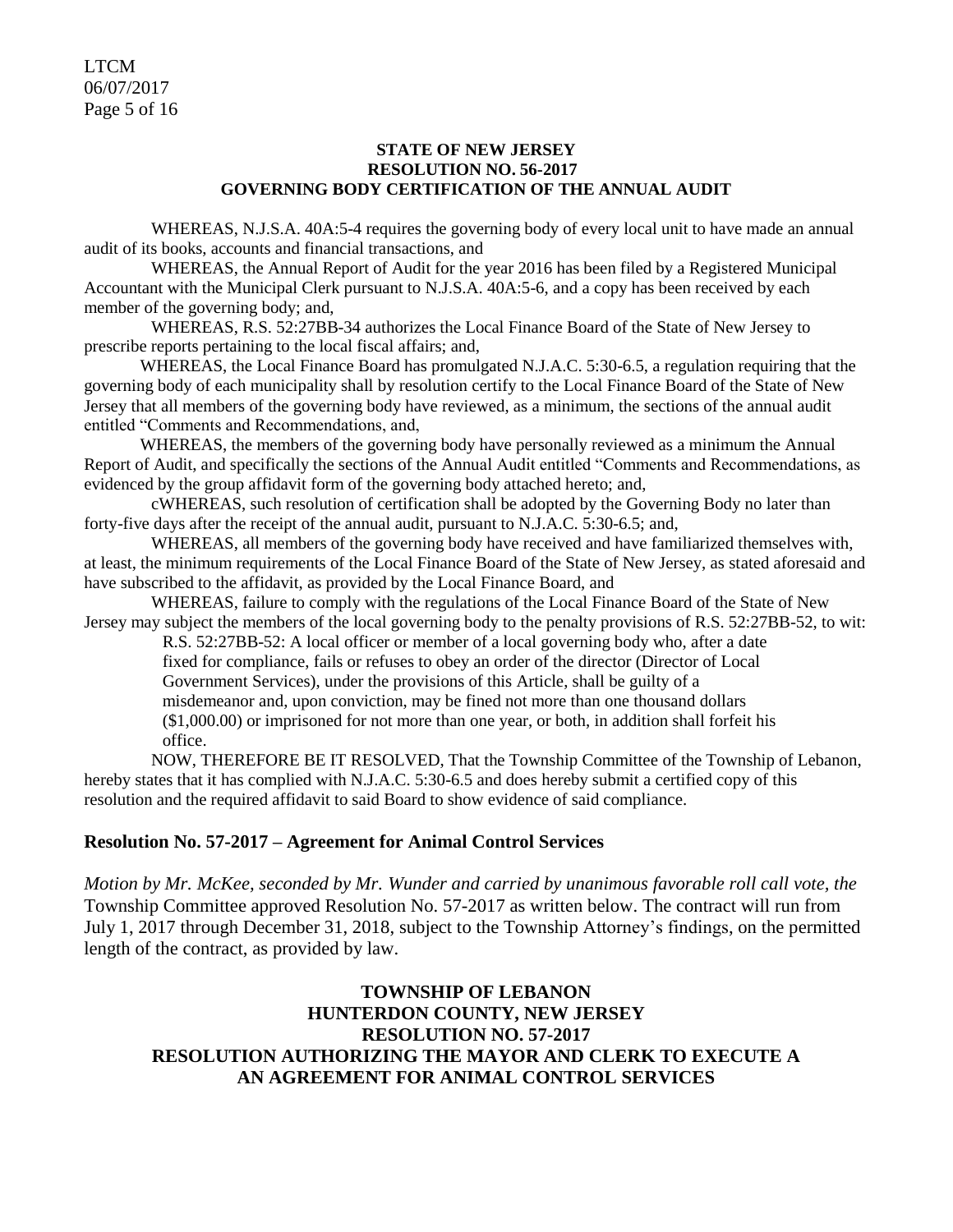LTCM 06/07/2017 Page 6 of 16

**WHEREAS,** the Township of Lebanon (the "Township") requires professional animal control services: and

**WHEREAS,** Animal Control Solutions, LLC having its principal place of business at 2 Marshall Drive, Flemington, New Jersey 08822, is available to perform the necessary services for the Township and has the expertise and staff to provide these services; and

**WHEREAS,** the Municipality desires the Contractor to undertake professional services as outlined in the contract attached hereto; and

**WHEREAS**, said services are professional in nature and **are,** therefore, excluded from the bidding requirements of the New Jersey Local Public Contracts Law (N.J.S.A. 40A:11-5); and

**WHEREAS**, the Mayor and Committee have reviewed the Contract and find that it is in the best interests of the Township to enter into the Contract.

**NOW, THEREFORE, BE IT RESOLVED,** by the Mayor and Committee of the Township of Lebanon, County of Hunterdon, New Jersey, that the Mayor and Township Clerk, are hereby authorized to execute on behalf of the Township the Contract with Animal Control Solutions, LLC substantially in the form attached hereto, subject to review by the Township Attorney.

#### **Resolution No. 58-2017 – Shared Services Agreement for Tax Assessor Services**

*Motion by Mr. Schmidt, seconded by Mr. McKee and carried by unanimous favorable roll call vote, the* Township Committee approved Resolution No. 58 -2017 as written below.

#### **TOWNSHIP OF LEBANON RESOLUTION NO. 58-2017**

# **RESOLUTION OF THE TOWNSHIP OF READINGTON, COUNTY OF HUNTERDON AND STATE OF NEW JERSEY AUTHORIZING THE EXECUTION OF AN INTERLOCAL SHARED SERVICES AGREEMENT WITH THE TOWNSHIP OF LEBANON, COUNTY OF HUNTERDON, FOR THE PROVISION OF TAX ASSESSOR SERVICES**

WHEREAS, the Township of Lebanon has a need for a Tax Assessor, and

WHEREAS, the Tax Assessor for Readington Township, Laura Whitaker ("Tax Assessor"), is a New Jersey Certified Tax Assessor; and

WHEREAS, Laura Whitaker is available to assist the Township of Lebanon with its tax assessment needs; and

WHEREAS, in enacting the "Uniformed Shared Services and Consolidation Act," N.J.S.A. 40A:65-1 et seq., the New Jersey Legislature has permitted municipalities to enter into agreements to provide or receive services to/from one another as a means to reduce municipal expenses; and

WHEREAS, accordingly the Township of Readington and the Township of Lebanon desire to enter into this Interlocal Shared Services Agreement ("Agreement") through which Laura Whitaker shall serve as Tax Assessor for the Township of Readington and the Township of Lebanon.

NOW, THEREFORE, BE IT RESOLVED that the Township Committee of the Township of Lebanon, in the County of Hunterdon, and State of New Jersey that the Mayor and Township Clerk are hereby authorized to execute an Interlocal Shared Services Agreement with the Township of Readington for Tax Assessor services; and

BE IT FURTHER RESOLVED that the Interlocal Shared Services Agreement shall take effect upon the adoption of appropriate resolutions by all parties thereto, and execution of agreements are authorized thereunder as set forth in the agreement. This resolution shall take effect immediately.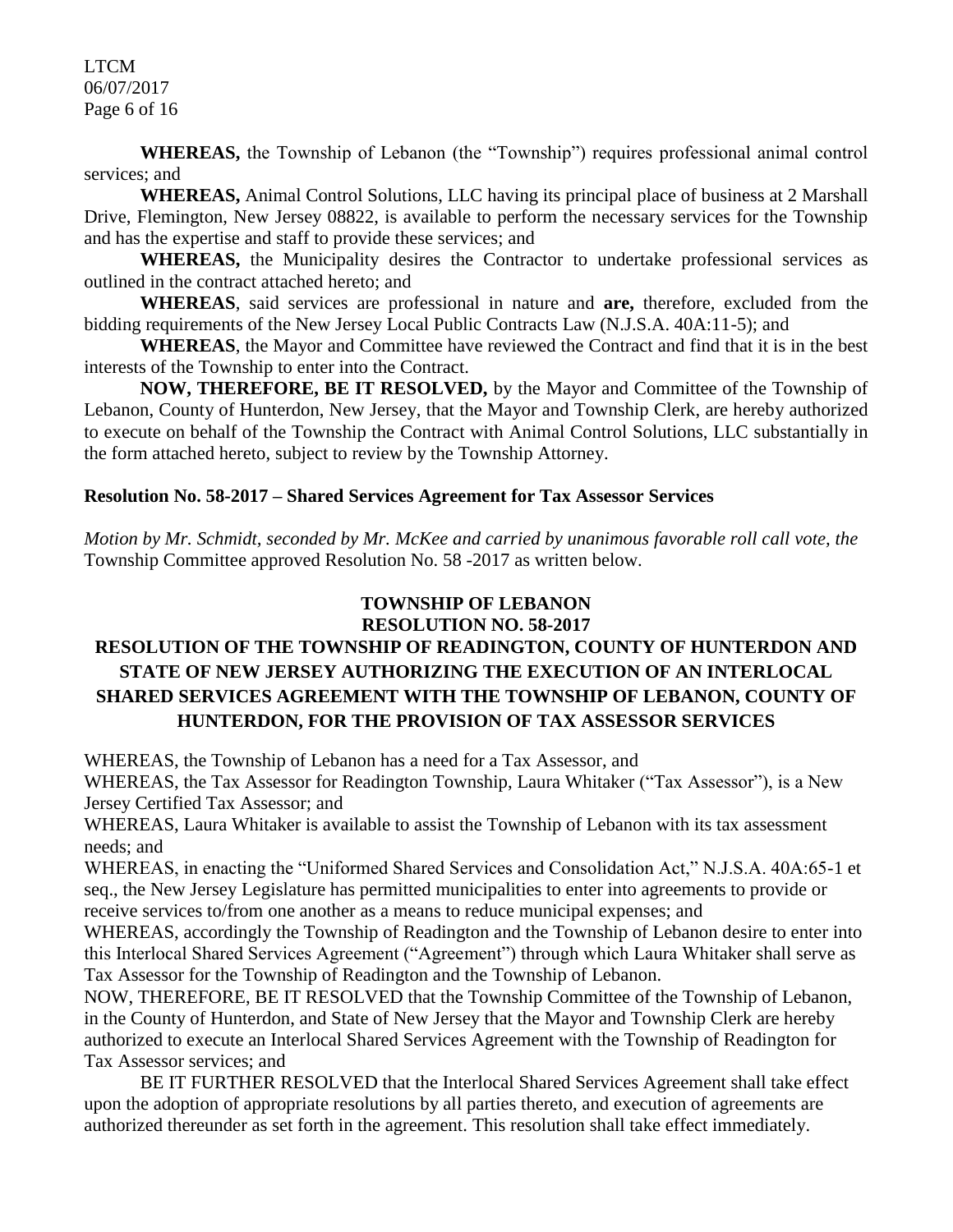LTCM 06/07/2017 Page 7 of 16

#### **Resolution No. 59-2017 - Redemption of Tax Sale Certificate**

*Motion by Mr. Schmidt, seconded by Mr. Wunder and carried by unanimous favorable roll call vote, the* Township Committee approved Resolution No. 59-2017 as written below.

### TOWNSHIP OF LEBANON COUNTY OF HUNTERDON STATE OF NEW JERSEY RESOLUTION NO. 59-2017 REDEMPTION OF TAX SALE CERTIFICATE

WHEREAS the Tax Collector did sell a Tax Sale Certificate #201505 on October 23<sup>rd</sup> 2015 to BV 001 Trust & Crdtrs and,

WHEREAS the amount of \$25,306.17 has been collected from Investors Bank for CIT Bank, owner of this property, known as Block 39 Lot 2, 9 Gary Lane, Lebanon Township for the redemption of Tax Sale Certificate #201505.

THEREFORE BE IT RESOLVED that the Treasurer be authorized to prepare and the Mayor, Treasurer and Clerk be authorized to sign a check in the amount of \$25,306.17 for the redemption of this lien and,

BE IT FURTHER RESOLVED that a check in the amount of \$24,100.00 also be prepared and signed for the return of the premium paid for Tax Sale Certificate #201505 and that these checks be mailed to:

> BV001 Trust & Crdtrs 50 South  $16<sup>th</sup>$  Street, Suite 2050 Philadelphia PA 19102-2513

#### **Resolution No. 60-2017 – Award Bid for the Purchase of an Ambulance**

Mayor Laul stated that one bid was received from VC Emergency Vehicles, in the amount of \$244,596.00, with the understanding that the ambulance will be complete.

Mr. McKee stated that he is concerned that only one bid was received and questioned if all was done to secure other bids. Mr. McKee wants to be sure that the Committee has a way to compare the cost for a new ambulance.

Mayor Laul stated that he called two municipalities, who just purchased new ambulances, and the cost for one was a little higher and one was a little lower than the bid the Township received. Mr. McKee said that he found that Glouster County purchased three ambulances for \$401,000. The ambulances were purchased from the same company who provided the Township with a bid.

Mr. McKee questioned that since the Township only received one bid and the Houston-Galveston Coop was not able to provide a bid, is it the type of vehicle that the Township desires, which is the problem? Mr. McKee asked if the vehicle is what the residents need for the Township; is it a transport or a recue vehicle?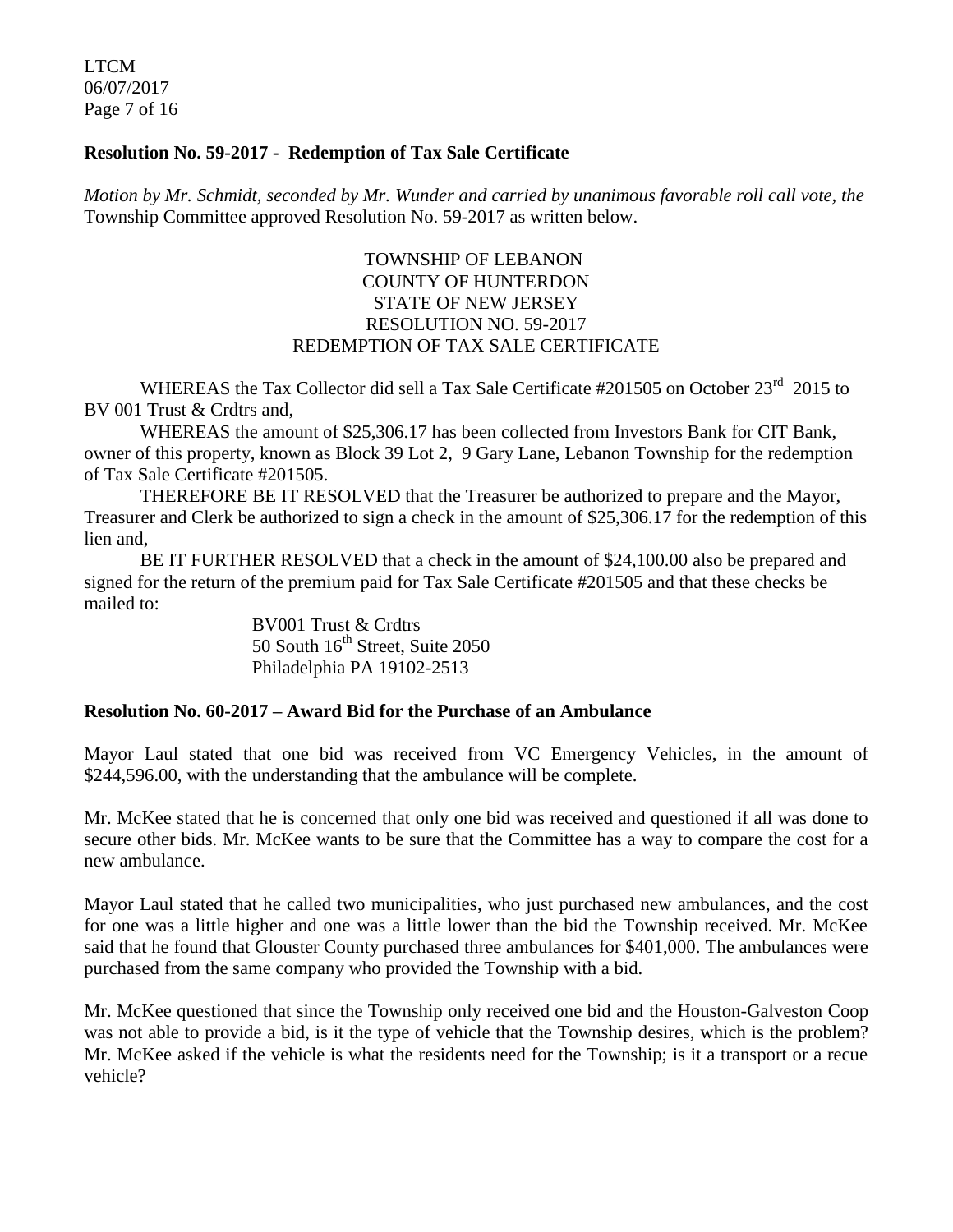LTCM 06/07/2017 Page 8 of 16

Fire Chief Jim Crampton informed the Committee that he sent the bid package to three different companies but received no response. Chief Crampton said that Houston Galveston had the layout needed but it was on a 550 Chasis which would have been more expensive. Mr. Schmidt noted that things have changed with working with High Bridge for EMS services and he wants to know if the Township is paying premium or not. Chief Crampton stated that the bid is not premium. Mr. Schmidt questioned what the cost is for a standard ambulance and if the cost is quality for the additions.

Chief Crampton is to obtain coop prices for the closest comparable ambulance.

Tabled to next meeting.

### **Resolution No. 61-2017 - Renewal of Plenary Retail Consumption License – ATK Inc.**

*Motion by Mr. Schmidt, seconded by Ms. Koehler and carried by favorable roll call vote, the Township* Committee approved Resolution No. 61-2017 as written below. AYES: Koehler, Laul, Schmidt, McKee ABSTAIN: Wunder

#### TOWNSHIP OF LEBANON COUNTY OF HUNTERDON STATE OF NEW JERSEY RESOLUTION NO. 61-2017 RESOLUTION RENEWING PLENARY RETAIL CONSUMPTION LICENSES

WHEREAS, the below listed Plenary Retail Consumption Licensee has submitted an application to the State of New Jersey Division of ABC; and

WHEREAS, the applicant is qualified to be licensed according to all statutory, regulatory and local government ABC Laws and regulations; and

WHEREAS, said Licensee has paid a filing fee of \$200.00 to the State of New Jersey and a Township License Fee of \$2,500.00.

NOW, THEREFORE BE IT RESOLVED, by the Township Committee of the Township of Lebanon, in the County of Hunterdon, State of New Jersey, that the listed Licensee is hereby granted a renewal for the 2017-2018 year:

1019-33-001-002 A T K Inc. t/a Tony's Restaurant & Pub, Califon, NJ

### **Resolution No. 62-2017 – Renewal of Plenary Retail Consumption License – RADGNA** LLC

*Motion by Ms. Koehler, seconded by Mr. Wunder and carried by unanimous favorable roll call vote, the* Township Committee approved Resolution No. 62-2017 as written below.

> TOWNSHIP OF LEBANON COUNTY OF HUNTERDON STATE OF NEW JERSEY RESOLUTION NO. 62-2017 RESOLUTION RENEWING PLENARY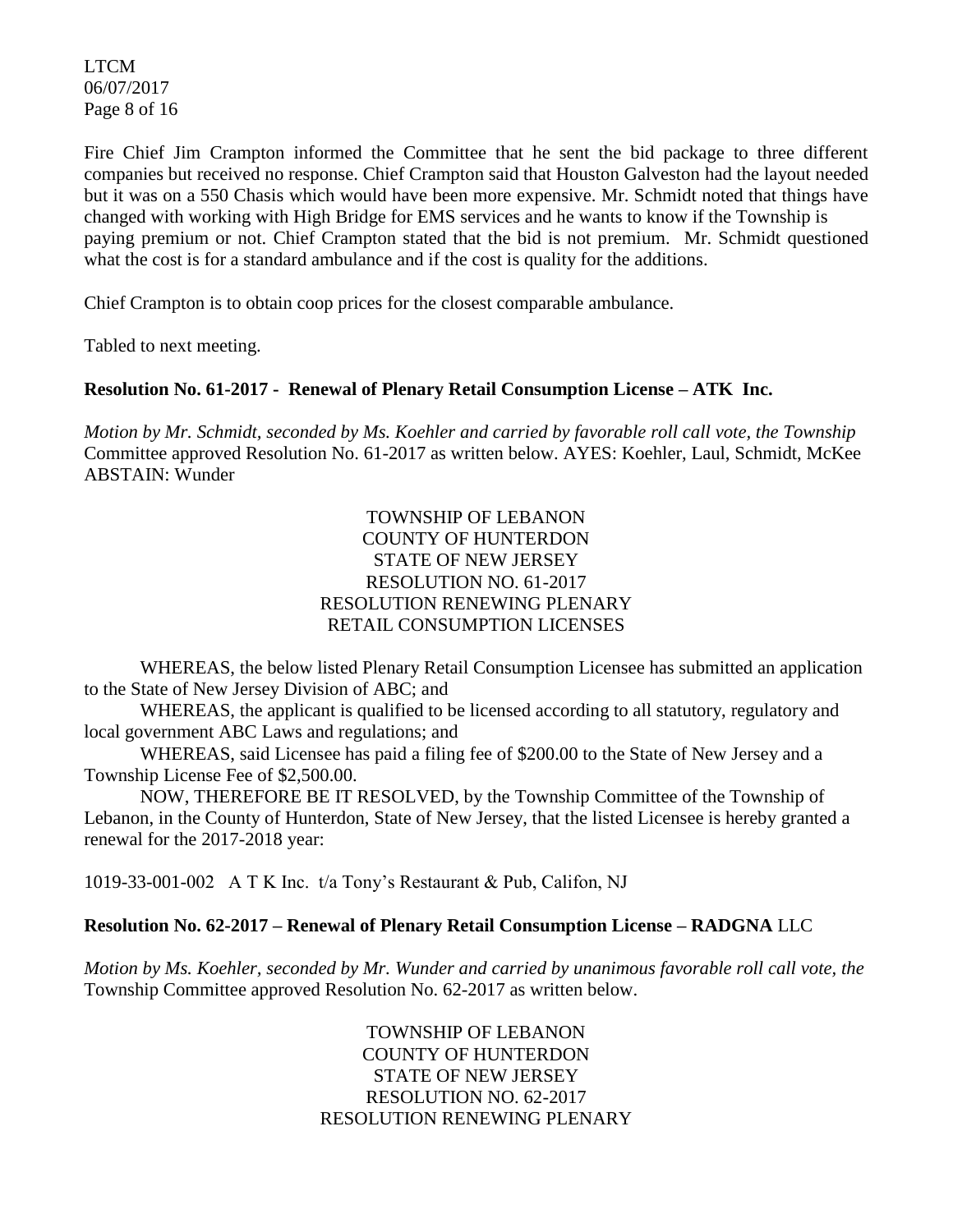LTCM 06/07/2017 Page 9 of 16

#### RETAIL CONSUMPTION LICENSES

WHEREAS, each of the listed Plenary Retail Consumption Licensees have submitted application forms that have been completed in all respects; and

WHEREAS, the applicants are qualified to be licensed according to all statutory, regulatory and local government ABC Laws and regulations; and

WHEREAS, each have paid a filing fee of \$200.00 to the State of New Jersey and a Township License Fee of \$2,500.00

NOW, THEREFORE BE IT RESOLVED, by the Township Committee of the Township of Lebanon, in the County of Hunterdon, State of New Jersey, that the listed Licenses be granted a renewal for the 2016-2017 year:

1019-33-003-004 RADGNA, L.L.C. T/A DelliTurris Tuscany Grill 2012 Route 31

#### **OLD BUSINESS**

#### **Lebanon Township Museum Lavatory Facility Addition**

Mayor Laul stated that the bid for the Lebanon Township Museum Lavatory Facility Addition came in largely over the estimated cost. Mr. Schmidt spoke to the architect who designed the addition and he also agreed that the bid was high. The total price is outside of the amount that the Committee budgeted for the project also.

*Motion by Mr. McKee, seconded by Ms. Koehler and carried by unanimous favorable roll call vote, the* Township Committee rejected the bid submitted by Brunswick Builders based on the fact that the bid came in substantially higher than the amount anticipated by the architect.

The Committee discussed increasing the amount in the Capital Ordinance by \$65000. to cover the additional cost for the addition and the septic system. Mr. Schmidt will speak with the CFO about including the Lavatory Addition into the Capital ordinance. Ms. Koehler questioned if the Committee is really willing to spend \$140,000. for a bathroom addition.

Mr. Wunder suggested obtaining information on the usage of the museum.

Attorney Cushing said that the Township should designate someone to talk to the bidders that did not bid to see if they will share why they chose not to.

#### **DPW Manager Request to Proceed With Capital Projects**

The DPW Manager sent a letter to the Township Committee requesting to proceed with Capital Projects that were discussed during the budget process.

Mr. Schmidt stated that he checked with the DPW Manager and he needs information from the Township Engineer to see if the Township needs to contribute matching funds or money upfront, for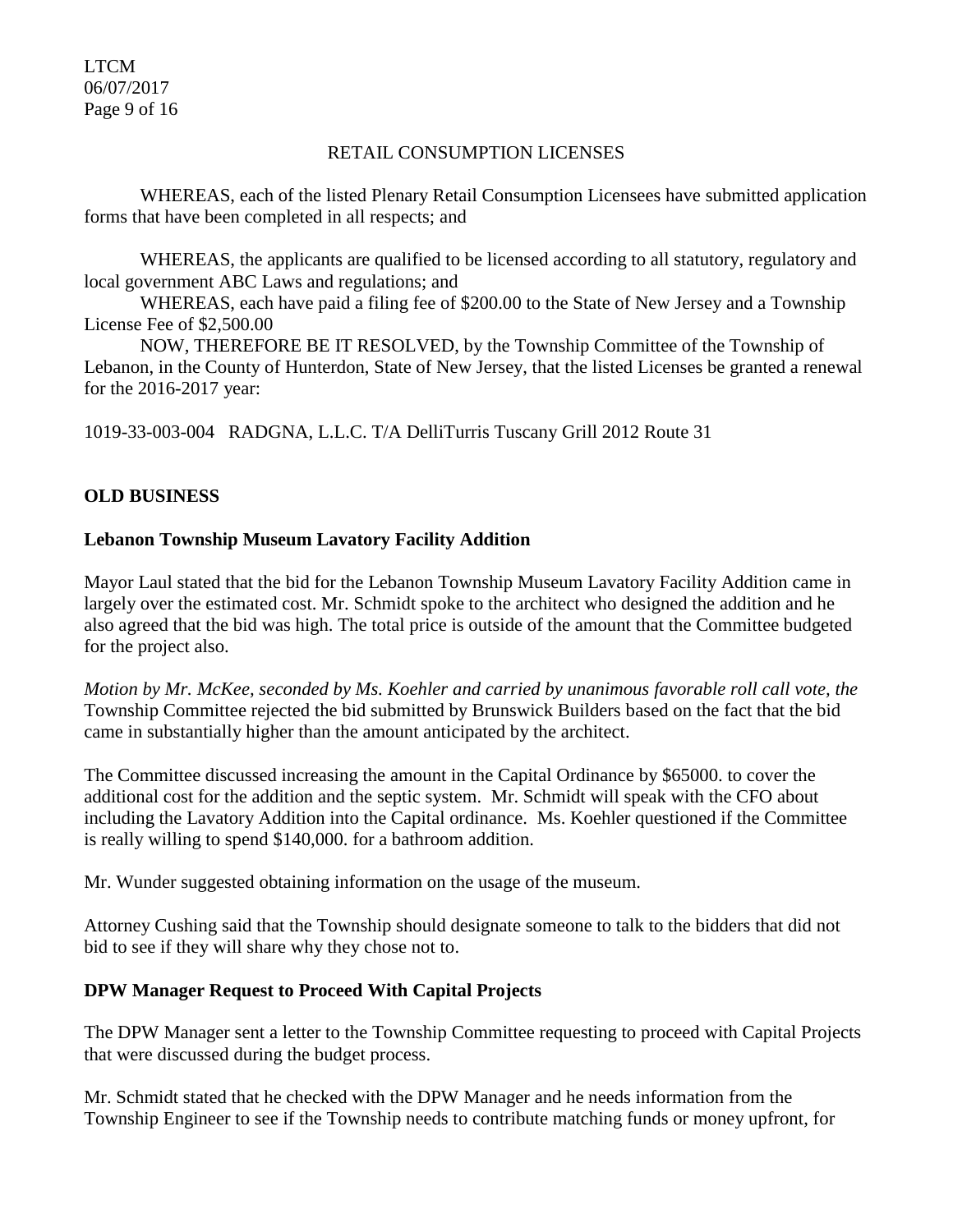LTCM 06/07/2017 Page 10 of 16

reimbursement later, for the Hickory Run Road Guardrail grant. If there is a requirement for funds, they can be included in the Capital ordinance.

*Motion by Mr. Wunder, seconded by Ms. Koehler and carried by unanimous favorable roll call vote, the* Township Committee approved the DPW Manager's request to proceed with Capital Projects, as outlined in his May 22, 2017 correspondence, and authorized the CFO to have the ordinance prepared. The ordinance is to include any funds needed for the Guardrail grant if necessary.

### **Lebanon Township Vol. Fire Department Lease Agreement – Station 3**

*Motion by Mr. Schmidt, seconded by Mr. Wunder and carried by unanimous favorable roll call vote, the* Township Committee approved the Lebanon Township Vol. Fire Department Lease Agreement – Station 3 and the Lebanon Township Vol. Fire Department Hall Rental Agreement – Station 3, including conditions.

#### **Amended Application for a Raffle License – NJ Center for Tourette Syndrome**

*Motion by Mr. Wunder, seconded by Mr. Schmidt and carried by unanimous favorable roll call vote, the* Township Committee approved the amended application for the NJ Center for Tourette Syndrome**.** The event was canceled; therefore, the drawing will not take place.

#### **Open Space Funding Approval**

Mr. Schmidt stated that the County Freeholders approved the Township's application for Open Space Funds, in the amount of \$750,000., for the purchase of the Tettertown to Pt. Mountain link. The Freeholders also approved \$250,000., in a non-profit grant, to the New Jersey Conservation Foundation (NJCF) for the acquisition. Mr. Schmidt stated that with the \$1,000,000. in funding, the NJCF is executing an option agreement on purchasing the property. The Township is being given 18 months to come up with Green Acres money which has been applied for along with other grants that NJCF has applied for. Mr. Schmidt thanked the Freeholders for their support.

#### **Food Pantry**

Mr. Wunder stated that the Food Pantry shopping carts have been delivered.

#### **Prescription Drop Box**

Mayor Laul stated that the Prescription Drop Box has been received by the Police Department.

### **NEW BUSINESS**

#### **LTVFD - Emergency Services for Hazardous Abatement Incidents**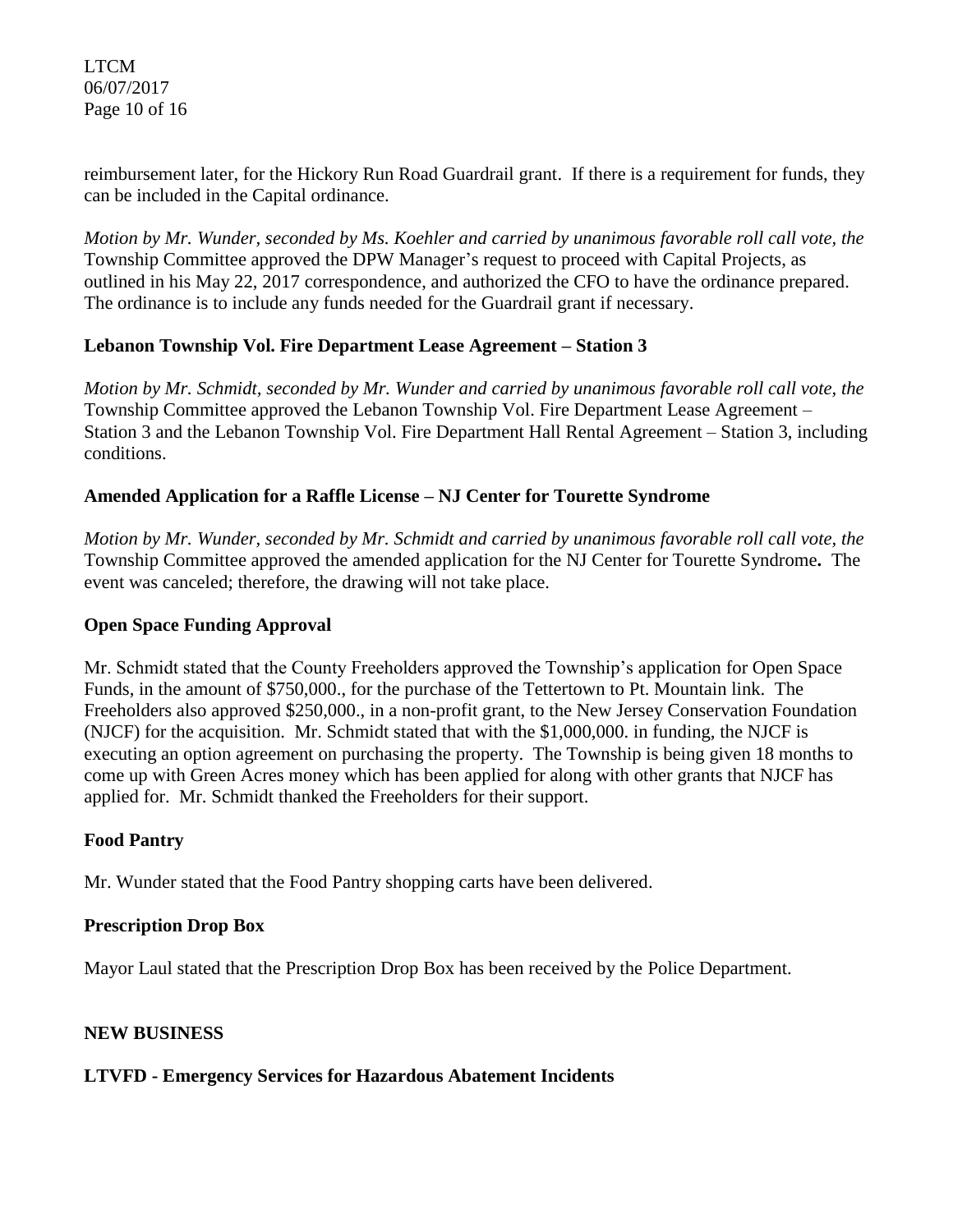LTCM 06/07/2017 Page 11 of 16 Mayor Laul stated that last year the Township Committee adopted a Hazardous Abatement ordinance which enables the Fire Department to recapture the cost and expenses association with hazardous

incidents. The Committee now needs to approve the third party billing company for the hazardous abatement for the Fire Department. There is no charge for the billing as the company will collect 20% on the money that is collected.

*Motion by Mr. Schmidt, seconded by Ms. Koehler and carried by unanimous favorable roll call vote, the* Township Committee authorized the Fire Department to enter into an agreement with Fire Abatement USA, LLC for third party Hazardous Abatement billing.

### **DPW Manager Correspondence – Equipment Rental**

*Motion by Ms. Koehler, seconded by Mr. Schmidt and carried by unanimous favorable roll call vote, the* Township Committee approved the DPW Manager's request to rent a small paver, a crack sealing machine and trailer, as stated in his June 2, 2017 correspondence.

# **LTEOSC – Maintenance and Management Agreement for Properties Owned with NJWSA**

Mayor Laul stated that the LTEOSC has been working with the New Jersey Water Supply Authority (NJWSA) on establishing a new Maintenance and Management Agreement for properties in the Township that are owned jointly by the Township and the NJWSA.

*Motion by Mr. Schmidt, seconded by Ms. Koehler and carried by unanimous favorable roll call vote, the* Township Committee authorized the Township Attorney to review the amended Maintenance and Management Agreement as submitted by the LTEOSC.

# **Washington Borough Correspondence – Request to Purchase Concrete Bin Blocks**

*Motion by Ms. Koehler, seconded by Mr. Wunder and carried by unanimous favorable roll call vote, the* Township Committee approved the request of the Washington Borough to purchase 50 bin blocks, from the Township, in the amount of \$350.00. The Township DPW is authorized to assist in loading the block onto the Borough's trailers.

### **Request for Support for the Creation of a County Daytime Fire Department**

Mayor Laul stated that he had attended a County Fire Chief's Association meeting and they are looking for support in the creation of a paid county daytime fire department. Ms. Koehler noted that she had also attended an Association meeting, last week, to hear about the proposal. Mayor Laul noted that most of the County's fire departments are staffed with volunteers and it is difficult to cover the daytime hours. The Association is looking to staff 3 departments, with paid crews, to cover the County during daytime hours and to help take the burden off of the volunteers. Mayor Laul stated that the cost for the service would be covered through County taxes. Ms. Koehler stated that the cost would be \$21.99 per \$300,000. of assessed value.

Mr. Rob Walton, member of the Hunterdon County Fire Chief's Association, was present to answer any questions that the Committee had.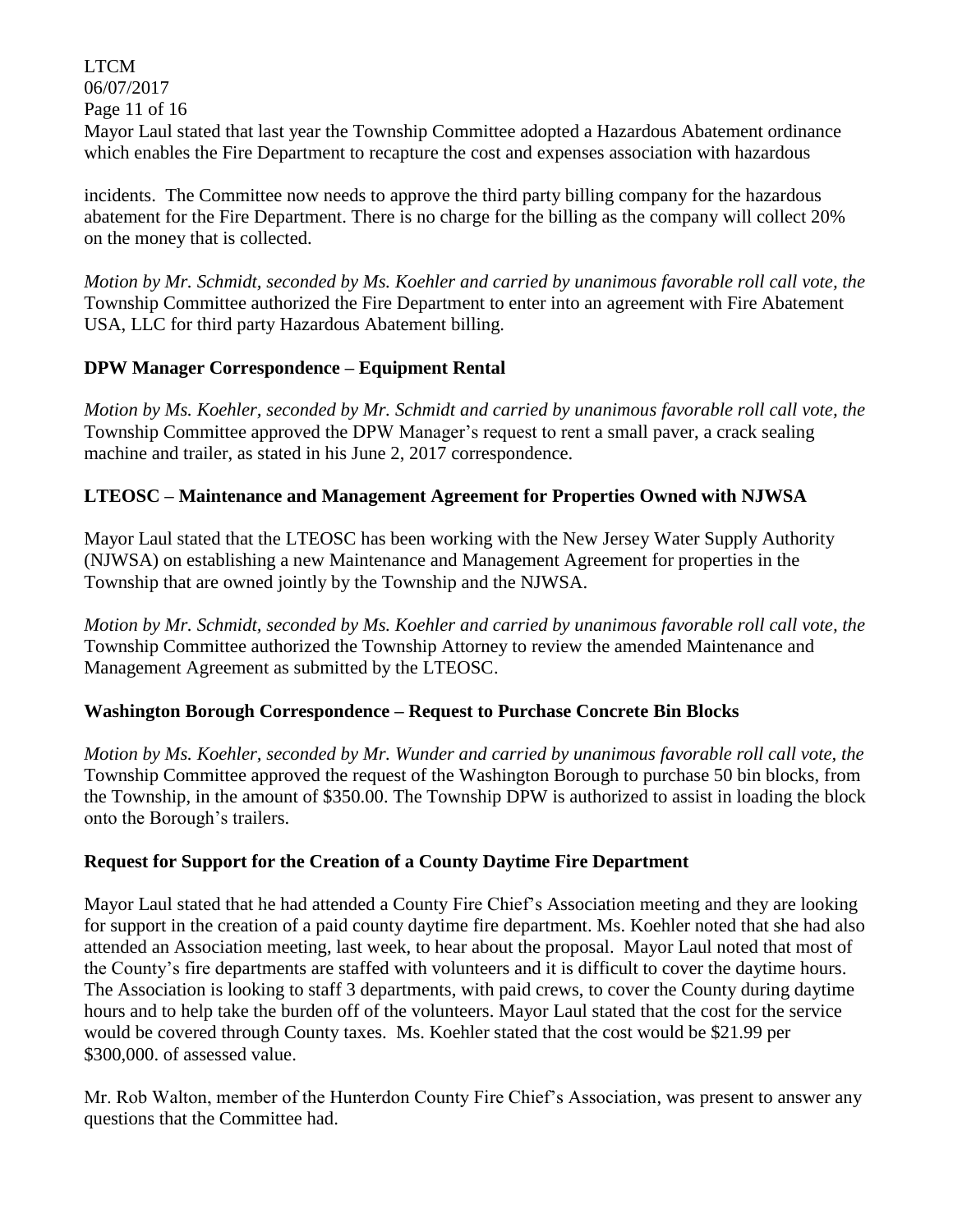LTCM 06/07/2017 Page 12 of 16

*Motion by Ms. Koehler, seconded by Mr. Wunder and carried by unanimous favorable roll call vote, the* Township Committee approved resolution 63-2017 as written below.

#### **STATE OF NEW JERSEY COUNTY OF HUNTERDON TOWNSHIP OF LEBANON RESOLUTION NO. 63-2017 RESOLUTION SUPPORTING THE CREATION OF A COUNTY DAYTIME FIRE DEPARTMENT TO SUPPORT OUR VOLUNTEER FIRE COMPANIES**

WHEREAS, Hunterdon County has 28 volunteer fire companies answering 3,500 calls for service each year; and

WHEREAS, the changes in where people work, increases in the training requirements, a decline in volunteerism have all contributed to a reduction in available volunteer firefighters; and

WHEREAS, these changes are especially acute during daytime responses, specifically from 06:00 until 18:00 weekdays; and

WHEREAS, in the face of these challenges Hunterdon's fire companies are doing an amazing job of protecting her citizens; and

WHEREAS, when one fire company is struggling its neighbors always rise to the occasion to assist thus placing further strain on those companies doing well with personnel response; and

WHEREAS, public safety and specifically providing fire protection to its citizens is among the primary responsibilities of local government; and

WHEREAS, in Hunterdon County the fire service has long been a combination of volunteer companies, Municipal Government support and County Government coordination; and

WHEREAS, Hunterdon's 28 fire companies, through mutual aid agreements, multiple task forces, the Office of Fire Coordinator, Hunterdon County Fire Chiefs Association and Hunterdon's Division of Communications & Office of Emergency Management, operate similarly to one fire company with 28 stations; and

WHEREAS, in response to these challenges and cognizant of these long standing practices the Hunterdon County Fire Chiefs Association has crafted a plan to address the problem of daytime fire response; and

WHEREAS, that plan calls for the creation of a County Daytime Fire Department staffed with paid employees in three regions strategically placed across the county to ensure timely response; and

WHEREAS, this Department will serve as a supplement to our local first due fire companies to ensure on every call there is a fully staffed engine;

NOW, THEREFORE BE IT RESOLVED the Township of Lebanon fully supports our volunteers on our fire company and the mutual aid companies that routinely answer calls in our municipality;

AND BE IT FURTHER RESOLVED that the Township of Lebanon endorses and supports this plan to create a County Daytime Fire Department to ensure the continued protection of our citizens and their property;

AND BE IT FURTHER RESOLVED that the Township of Lebanon encourages our 25 neighboring Hunterdon municipalities to endorse this plan and the Board of Chosen Freeholders to implement same,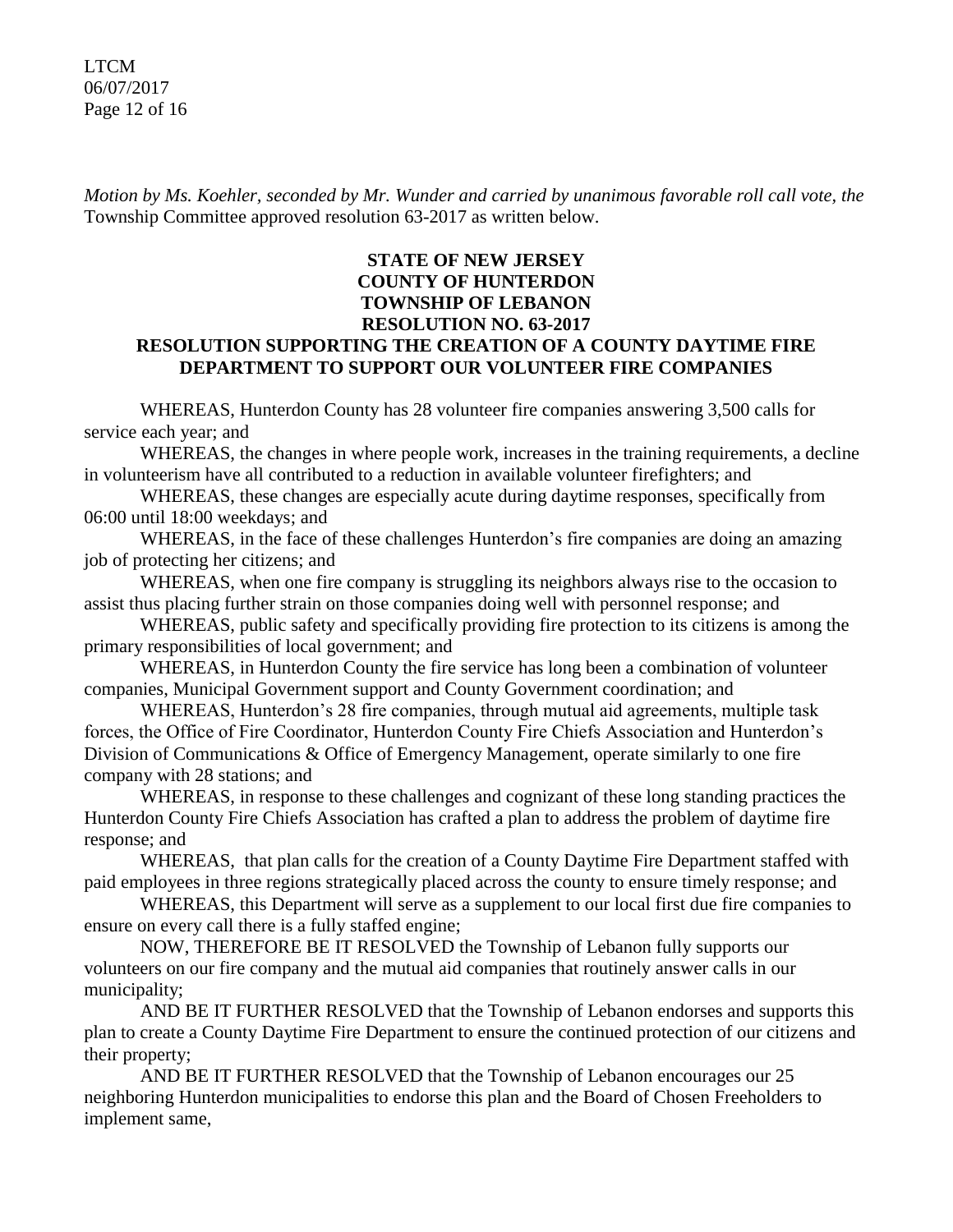AND BE IT FINALLY RESOLVED that a copy of this resolution be sent to all Hunterdon municipalities, the Board of Chosen Freeholders, our fire companies and the Hunterdon County Fire Chiefs Association.

### **LT Historian's Request – Historical Documents**

Mayor Laul stated that the Historians are requesting historical documents, which the Assessor has, prior to them being destroyed.

Mr. Schmidt noted that the Assessor provided him with documents, from the past, which he will be presenting to the Historians at their next meeting.

Ms. Hoffman stated that since the Assessor is retiring the Historians just want to be sure that any documents with historical value are not disposed of mistakenly. The Clerk noted that she is the custodian of the public records and all documents must have State and/or auditor approval prior to being disposed of. There is a process that needs to be followed with respect to public records.

# **PRESENTATION OF VOUCHERS**

Committee Members provided a description of vouchers exceeding \$1000.00.

*Motion by Ms. Koehler, seconded by Mr. Schmidt and carried by unanimous favorable roll call vote, the* Township Committee approved the June 7, 2017 bill list, in amount of \$109,732.04.

# **CORRESPONDENCE**

- a. Tax Collector's Report for the Month of May 2017
- b. Lebanon Township EOSC April 24, 2017 Meeting Minutes
- c. Township Historian's April 13, 2017 Meeting Minutes
- d. NJDOT Notice of Funding from the 2017 Municipal Aid Program Hickory Run Road Guide Rail Replacement
- e. Replacement of Bridge L-6 on County Route 513

# **PUBLIC COMMENTS**

*Motion by Mr. Wunder, seconded by Ms. Koehler and carried by unanimous favorable roll call vote, the* Township Committee opened the public comment portion of the meeting at 8:50 p.m.

Ms. Lauri Hoffman asked if the letter was ever sent to Verizon as discussed at the May 21, 2017 meeting. Attorney Cushing stated that the letter was sent but Verizon still has concerns. Ms. Hoffman asked if there has been any movement on the Social Media Policy. Mayor Laul stated that he has not heard anything from Mr. Duckworth. Ms. Hoffman stated that Storytime will be held on Sunday, June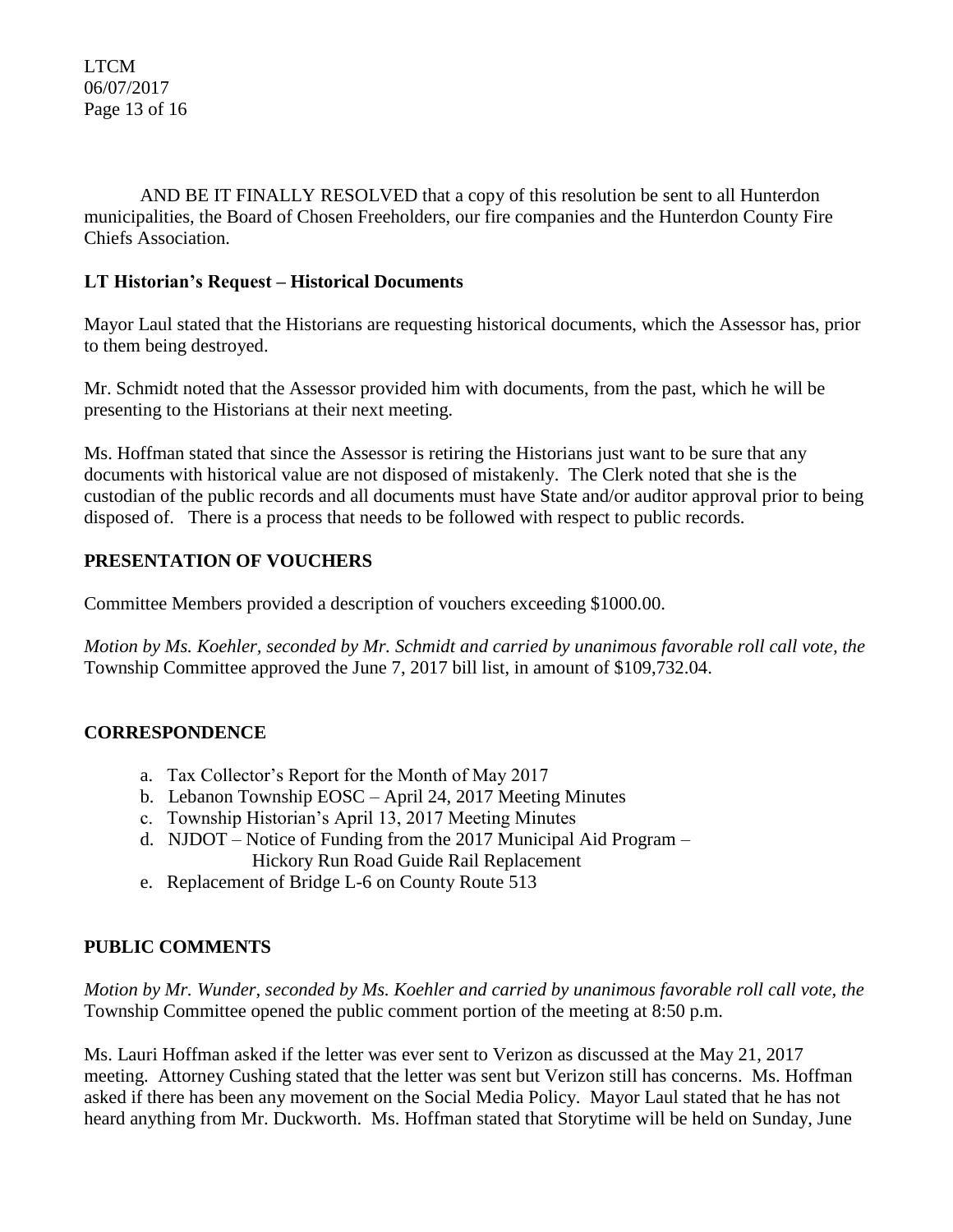LTCM 06/07/2017 Page 14 of 16 25th from 3-5 p.m. in the Park. The Historians and the Recreation will also be sponsoring a historic scavenger hunt.

Mr. Ron Milkowski asked if the prospective Township sign will be a permanently mounted. Mayor Laul stated that it will be permanent and it will replace the sign in front of the municipal office. Mr. Milkowski asked for clarification on the proposed cost of the museum lavatory addition. Mr. Milkowski asked the Committee to evaluate the need of the restroom as opposed to the ambulance that is being requested by the Fire Department. Mr. Milkowski said that the Committee needs to consider the terrane in Lebanon Township and the need for a heavy ambulance to travel the roadways.

*Motion by Mr. Wunder, seconded by Ms. Schmidt and carried by unanimous favorable roll call vote, the* Township Committee closed the public comment portion of the meeting at 8:54 p.m.

#### **EXECUTIVE SESSION**

#### **Resolution No. 64 -2017 –Executive Session**

*Motion by Mr. Schmidt, seconded by Mr. McKee and carried by unanimous favorable roll call vote, the* Township Committee approved Resolution No. 64-2017 and convened in executive session at 8:55 p.m.

Action may or may not be taken when the Public Meeting is reconvened.

#### TOWNSHIP OF LEBANON COUNTY OF HUNTERDON STATE OF NEW JERSEY RESOLUTION NO. 64-2017 RESOLUTION AUTHORIZING EXECUTIVE SESSION

WHEREAS, the Open Public Meetings Act; *N.J.S.A.* 10:4-6 *et seq*., declares it to be the public policy of the State to insure the right of citizens to have adequate advance notice of and the right to attend meetings of public bodies at which business affecting the public is discussed or acted upon; and

WHEREAS, the Open Public Meetings Act also recognizes exceptions to the right of the public to attend portions of such meetings; and

 WHEREAS, the Mayor and Committee find it necessary to conduct an executive session closed to the public as permitted by the *N.J.S.A*. 40:4-12; and

 WHEREAS, the Mayor and Committee will reconvene in public session at the conclusion of the executive session;

 NOW, THEREFORE, BE IT RESOLVED by the Mayor and Committee of the Township of Lebanon, County of Hunterdon, State of New Jersey that they will conduct an executive session to discuss the following topic(s) as permitted by *N.J.S.A*. 40:4-12:

\_\_\_\_\_\_A matter which Federal Law, State Statute or Rule of Court requires be kept confidential or excluded from discussion in public (Provision relied upon:

\_\_\_\_\_\_\_\_\_\_\_\_\_\_\_\_\_\_\_\_\_\_\_\_\_\_\_\_\_\_\_\_\_\_\_\_\_\_\_\_\_\_\_\_\_\_\_\_\_\_\_\_\_);

\_\_\_\_\_\_A matter where the release of information would impair a right to receive funds from the federal government;

\_\_\_\_\_\_A matter whose disclosure would constitute an unwarranted invasion of individual privacy;

X A collective bargaining agreement, or the terms and conditions thereof (Specify contract:

\_\_\_\_\_\_\_\_\_\_\_\_\_\_\_\_\_\_\_\_\_\_\_\_\_\_\_\_\_\_\_\_\_\_\_\_\_\_\_\_\_\_\_); **CWA Negotiations**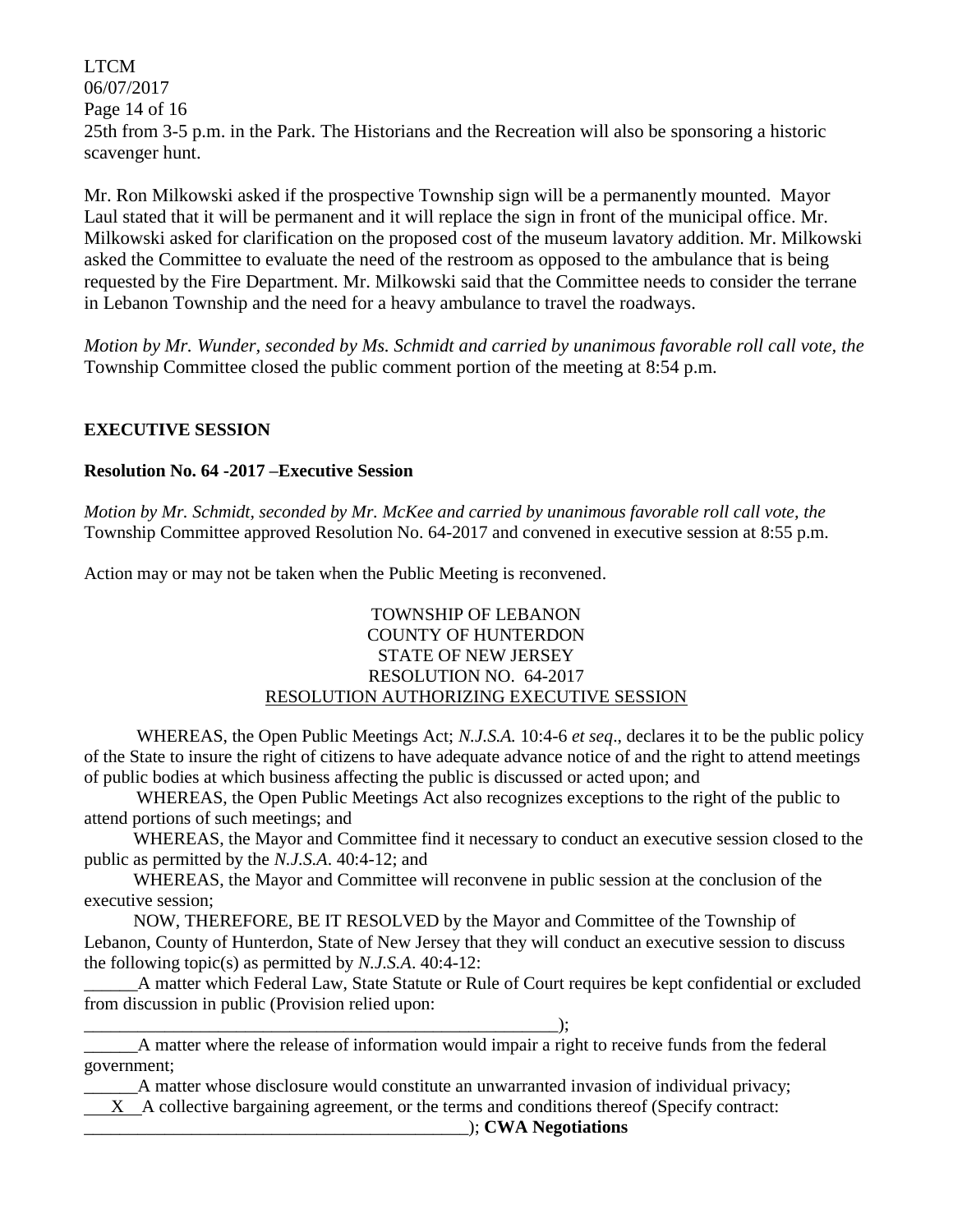#### LTCM 06/07/2017 Page 15 of 16

 A matter involving the purpose, lease or acquisition of real property with public funds, the setting of bank rates or investment of public funds where it could adversely affect the public interest if discussion of such matters were disclosed; Real Estate Acquisitions

Tactics and techniques utilized in protecting the safety and property of the public provided that their disclosure could impair such protection;

\_\_\_\_\_\_Investigations of violations or possible violations of the law;

 X Pending or anticipated litigation or contract negotiation in which the public body is or may become a party; (The general nature of the litigation or contract negotiations is**: Verizon Wireless**

Professional Service Contracts The public disclosure of such information at this time would have a potentially negative impact on the municipality's position in the litigation or negotiation; therefore this information will be withheld until such time as the matter is concluded or the potential for negative impact no longer exists.

 Matters falling within the attorney-client privilege, to the extent that confidentiality is required in order for the attorney to exercise his or her ethical duties as a lawyer; (The general nature of the matter is:

OR the public disclosure of such  $\theta$ information at this time would have a potentially negative impact on the municipality's position with respect to the matter being discussed; therefore this information will be withheld until such time as the matter is concluded or the potential for negative impact no longer exists.*)*;

Matters involving the employment, appointment, termination of employment, terms and conditions of employment, evaluation of the performance, promotion or disciplining of any specific prospective or current public officer or employee of the public body, where all individual employees or appointees whose rights could be adversely affected have not requested in writing that the matter(s) be discussed at a public meeting; (The employee(s) and/or general nature of discussion is: **Fire Official Position** Contract the public disclosure of such information at this time would violate the employee(s) privacy rights; therefore this information will be withheld until such time as the matter is concluded or the

threat to privacy rights no longer exists.;

\_\_\_\_\_\_Deliberation occurring after a public hearing that may result in the imposition of a specific civil penalty or loss of a license or permit;

BE IT FURTHER RESOLVED that the Mayor and Committee hereby declare that their discussion of the subject(s) identified above may be made public at a time when the Township Attorney advises them that the disclosure of the discussion will not detrimentally affect any right, interest or duty of the Township or any other entity with respect to said discussion.

BE IT FURTHER RESOLVED that the Mayor and Committee, for the reasons set forth above, hereby declare that the public is excluded from the portion of the meeting during which the above discussion shall take place.

The Township Committee reconvened the public meeting at 10:05 p.m.

Mayor Laul stated that the Committee discussed the applicants for the Fire Official position and determined that Gary Apgar would be the best candidate.

*Motion by Mr. Wunder, seconded by Mr. Schmidt and carried by unanimous favorable roll call vote, the* Township Committee appointed Gary Apgar as Fire Official for the Township at the current rate of \$25.19 per hour. Term to expire on 12/31/2017. Gary's duties are to commence at his earliest convenience.